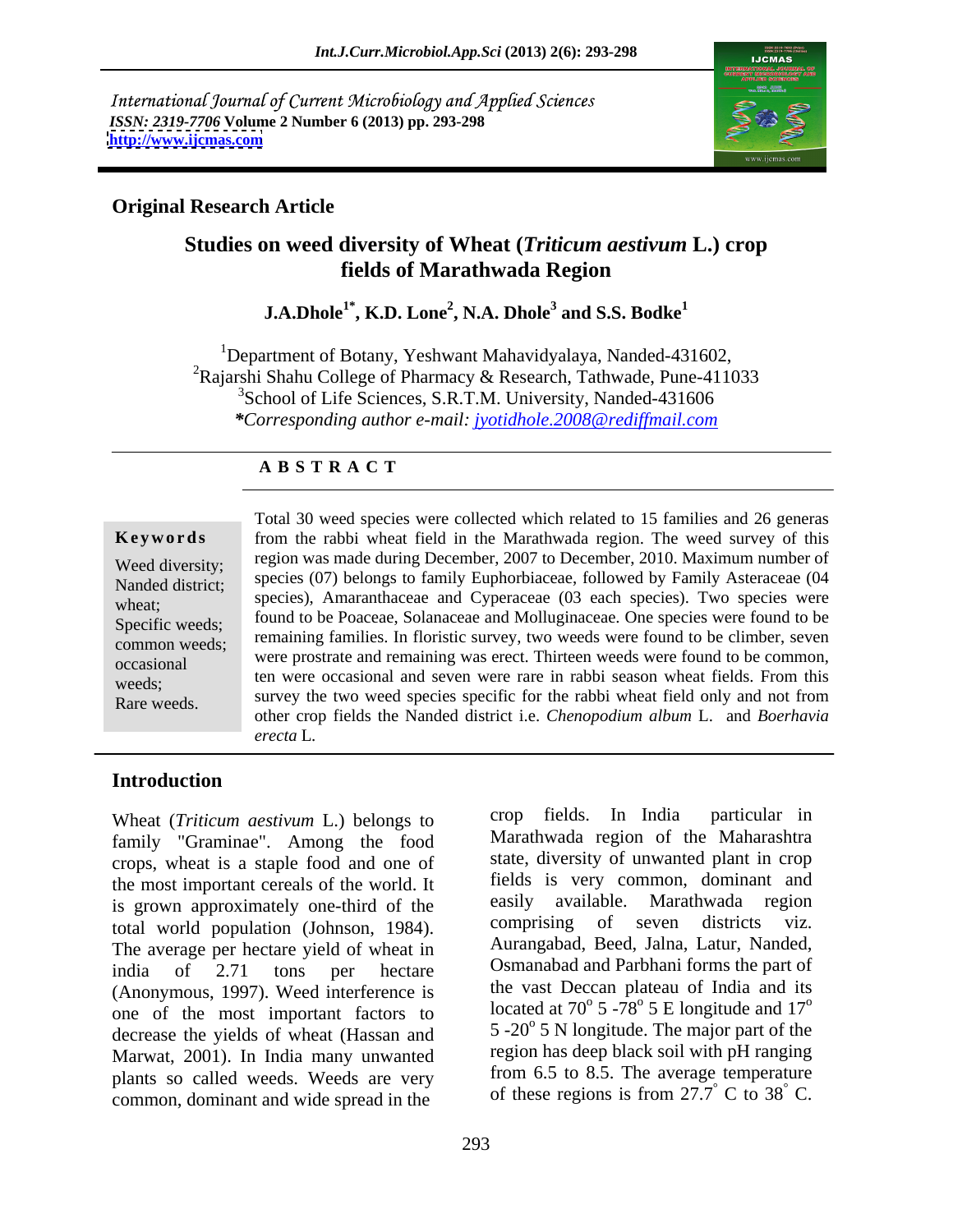providing habitats for harmful organisms crop field that compete with crop plants nutrients, resulting reduce quality and the methods described by Bisht et al., yield of crops and increase the cost of 2004 and also separated into common, production (Samad *et al.*, 2008). Marwat the major source of yield reduction in wheat crop resulting in loss of billions of rupees at national as well as provincial **Identification** level. Some weeds are specific for the particular crop fields only. Before going to make any decision about a solution to a problem we need to survey, identification and documentation of the weed diversity and also to visually confirm the existing (Naik, 1998) and other relevant interature. situation of wheat field. The aim of the present study is the diversity of weeds in **Herbarium** the Wheat fields and find out the common and dominant, occasional and rare weeds and stored in Herbarium Section of in wheat crop fields of Marathwada Department of Botany, Yeshwant

# **Materials and Methods**

The weed diversity of wheat crop fields in Marathwada region was studied as per the methods described by Rahman *et al*., (2007). Accordingly, the weed survey of Marathwada region was made during December, 2007 to December, 2010. For convenience the Marathwada region was divided into seven agricultural zones such as Nanded, Aurangabad, Beed, Jalna,

All the seven agricultural zones were surveyed and weeds were collected from different wheat crop fields. For this regular excursions were arranged to different wheat crop fields of each and every agricultural zone in the Rabbi (October, November, December, January) seasons at least twice in a month and later on once in

Weeds are undesirable on account of their a month. The excursions were arranged in competitive and allelopathic behavior and such a way that it covered the entire study (Zaman *et al*., 2011). Weeds present in weeds could be collected in different for light, moisture and other essential categorized as herbs and climbers as per (2002) however reiterated that weeds are methods by IUCN Red Data Book (2006); regions. As a result of this most of the growth stages. The identified weeds were the methods described by Bisht *et al*., 2004 and also separated into common, occasional and rare weeds described Siddique *et al*., (2005); Dalvi (2010).

# **Identification**

The collected weeds were identified on the spot and in the laboratory on the basis of their natural characters with the help of identification keys, flora of Marathwada (Naik, 1998) and other relevant literature.

# **Herbarium**

region. Mahavidyalaya, Nanded (M.S.). Prepared herbarium from identified weeds and stored in Herbarium Section of Department of Botany, Yeshwant

# **Results and Discussion**

Latur, Osmanabad and Parbhani. *Chenopodium album* L. and *Boerhavia*  From the table, total thirty weeds were collected which belong to fifteen families and twenty six genera from the rabbi season of wheat fields. Two weeds were found to be climber, seven were prostrate and remaining was erect. Thirteen weeds were found to be common and dominant, ten were occasional and seven were rare in rabbi season wheat fields. The *erecta* L*.* were collected from Wheat fields of rabi season only and not from other crop fields. The *Chenopodium album* L. is very dominant weed in wheat field (Table 1). Similarly Gupta *et al*., (2008) studied the dynamics of cereal crop weeds of Doon valley of Uttarakhand with special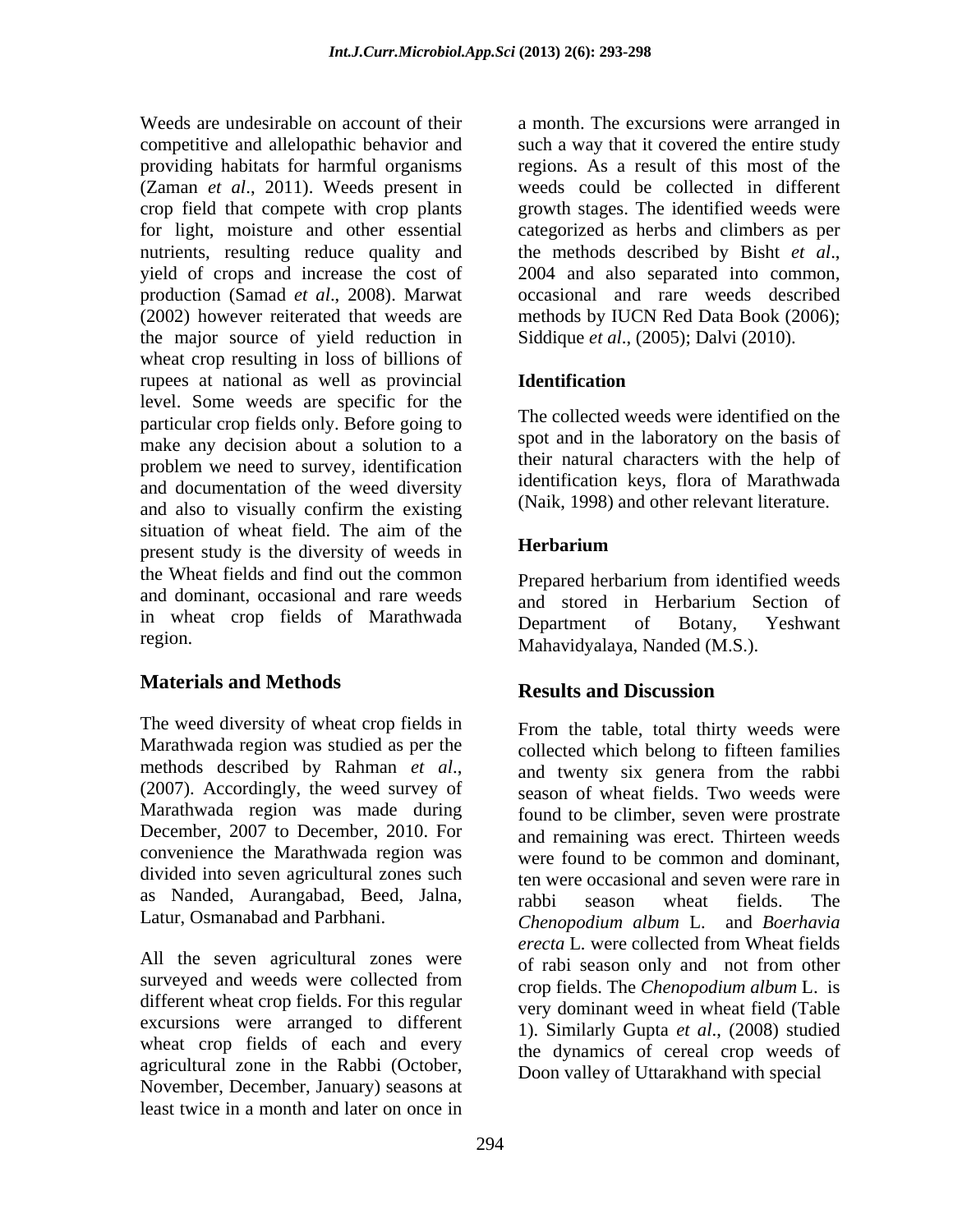|    | S. No.   Name of the weeds                           | Family                     | Habit     | Category   |
|----|------------------------------------------------------|----------------------------|-----------|------------|
|    | Ageratum conyzoids L.                                | Asteraceae                 | Erect     | Rare       |
|    | 2. Alternanthera sessilis $(L)$ R.Br, ex DC          | Amaranthaceae              | Prostrate | Occasional |
| 3. | $\vert$ Amaranthus polygamus L.                      | Amaranthaceae              | Prostrate | Common     |
|    | 4. Boerhavia erecta L.                               | Nyctaginaceae              | Erect     | Rare       |
|    | 5. $\big $ <i>Calotropis gigantea</i> (L.) R. Br.    | Asclepiadaceae             | Erect     | Rare       |
|    | <b>6.</b> Cardiospermum helicacabum L.               | Sapindaceae                | Climber   | Common     |
|    | Cassia tora L.                                       | Caesalpiniaeae             | Erect     | Occasional |
|    | 8. Chenopodium album L.                              | Chenopodiaceae   Erect     |           | Common     |
| 9. | $\vert$ Chrozophora rottleri (Geis.) Juss.ex $\vert$ | Euphobiaceae               | Erect     | Rare       |
|    | 10. Cynodon dactylon $(L.)$ Pers.                    | Poaceae                    | Prostrate | Common     |
|    | 11. Cyperus rotundus L.                              | Cyperaceae                 | Erect     | Common     |
|    | 12. Cyperus triceps Endl.                            | Cyperaceae                 | Erect     | Rare       |
|    | 13.   Digera muricata (L.) Mart.                     | Amaranthaceae              | Erect     | Common     |
|    | 14. <i>Eragrotis tenella</i> Roem. & Schult.         | Poaceae                    | Erect     | Common     |
|    | 15. Euphorbia heterophylla L.                        | Euphobiaceae               | Erect     | Common     |
|    | 16. Euphorbia hirta L.                               | Euphobiaceae               | Erect     | Common     |
|    | 17. Euphorbia prostrata Ait.                         | Euphobiaceae               | Prostrate | Occasional |
|    | 18. Fembristylis aestivalis Retz.                    | Cyperaceae                 | Erect     | Occasional |
|    | 19. Grangea maderaspatana (L.) Poir.                 | Asteraceae                 | Prostrate | Rare       |
|    | 20. Mollugo disticha L.                              | Molluginaceae              | Erect     | Occasional |
|    | 21.   Mollugo nudicaulis Lamk.                       | Molluginaceae              | Erect     | Occasional |
|    | 22.   Parthenium hysterophorus L.                    | Asteraceae                 | Erect     | Common     |
|    | 23. <i>Phyllanthus amerus</i> Schumach. & Thonn.     | Euphobiaceae               | Erect     | Common     |
|    | 24.   Phyllanthus madewraspatensis $L$ .             | Euphobiaceae   Erect       |           | Occasional |
|    | 25. Portulaca oleracea L.                            | Portulaceae                | Prostate  | Common     |
|    | 26. Solanum nigrum auct.                             | Solanaceae                 | Erect     | Occasional |
|    | 27. Solanum xanthocarpum Schrad. &                   | Solanaceae                 | Erect     | Rare       |
|    | 28. Tragia plukenetii A.R.Sm                         | Euphobiaceae               | Climber   | Occasional |
|    | 29. $\vert$ Tribulus terrestris L.                   | Zygophyllaceae   Prostrate |           | Occasional |
|    | 30. <i>Vicoa indica</i> (L.) DC.                     | Asteraceae                 | Erect     | Common     |

**Table.1** Studies on weed diversity in the field of Wheat crop of Rabbi Season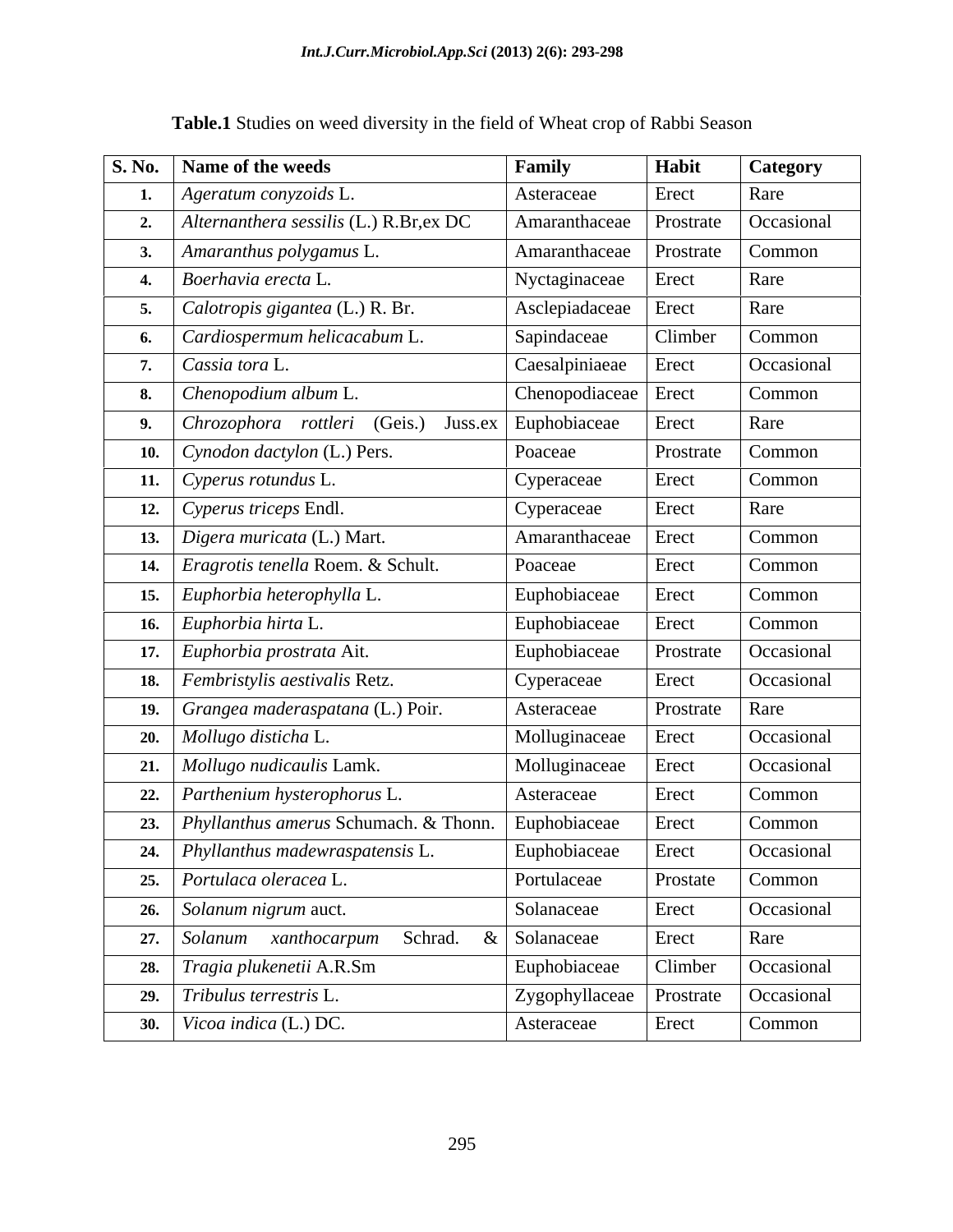reference to rice maize and wheat fields. The various studies have been conducted on the weed flora of wheat. The The authors are very thankful to the infestation in organically grown spring cereals including wheat of southern and National Fellowship. Thanks to the Kirec and Yarci (1999) recorded 93 weeds Botany, Yeshwant Mahavidyalaya, areas of Enez (Edirne), Turkey.

In wheat crop of Kahramanmaras, turkey *Avena* ssp., *Convolvulus* spp. *Vicia* spp., most dominant weeds (Tursun, 2002). Alina *et al*., (2009) documented 112 weeds in winter wheat fields of Timis County (2006, and 2007). Sixty two species of weeds including 15 monocots and one pteridophyte of 24 families were recorded for the first time as weeds of the limit Contains the Human property of Beckeyer 224-229. wheat in the University of Peshawar Botanical Garden at Azakhel, District Anonymous, 1997. Quarterly Bulletin of<br>November Bokiston (Formuch et al. 2000) statistics. F.A.O. (Food & Agriculture Nowshera, Pakistan (Farrukh *et al.*, 2009). Situations. F.A.O. (Food & Agriculture<br>Similar work has been carried out by organization), different workers such as Haseler (1976),<br>
Groves (1991), Bukun et al. (2002) Bisht, T., S. Shah, B. Tiwari and Tiwari, Groves (1991), Bukun *et al.*, (2002), Bisht, I., S. Shan, B. Hwari and Hwari, Beddy et al. (2005), In india cimilar work and A. 2004. Study of important medicinal Reddy *et al*., (2005). In india similar work has been carried out by different workers such as Rice, (1986), Jain *et al.*, (1996),<br>
Readers and Michael (2002), Singh 14 al., (1996),<br>
2000 m elevations. Ecol. Env. Cons. Pandey and Mishra (2002), Singh *et al.*, 2000 m elevations. Ecot. Env. Cons.<br>(2004), Dangwal *et al.*, (2011), Kunja *et* 10(1): 43-46. *al*., (2012), Manzoor *et al*., (2012).

This study is based on diversity of weeds<br>of rabbi what area fields which provides Lam. Var. immaculate Waterf. of rabbi wheat crop fields, which provides a preliminary data of the different (sola<br>extensive of mode in wheat area fields It 407. categories of weeds in wheat crop fields. It will be helpful to farmers, students and researchers related to this field for identification of weeds and their weed specificity. Further study is required for distribution and quantification of weeds for ecological management.

#### **Acknowledgement**

researchers determined weed species university Grants Commission (UGC) composition and the level of weed New Delhi for providing the financial central finland (Salonen *et al*., 2001). Principal and Head, Department of occurring in wheat from the agricultural Nanded for providing all necessary assistance in the form of Rajiv Gandhi National Fellowship. Thanks to Botany, Yeshwant Mahavidyalaya, facilities.

# **References**

Alina, M., G. Gicu and Alina, G. C. 2009. The Specific Diversity of Weed Communities In

Winter Wheat and Corn Fields, in Timis County (2006, 2007). 41 (2): 224-229.

- Anonymous, 1997. Quarterly Bulletin of statistics. F.A.O. (Food & Agriculture organization),  $pp.10.$
- Bisht, T., S. Shah, B. Tiwari and Tiwari, A. 2004. Study of important medicinal trees, shrubs, and herbs for some vegetational parameters between 300- 2000 m elevations. Ecol. Env. Cons. 10(1): 43-46.
- Bukun, B., S. Uygur, S. Uygur Duzenli, A. 2002. A new record for the flora of Turkey: Physalis philadelphica Lam. Var. immaculate Waterf. (solanaceae). Turk. J. Bot. 26(5): 405- 407.
- Dalvi, S.M., 2010. Studies on Diversity, Utilization and Conservation of Rare Flowering Plants in Nanded District. Ph.D. thesis, S.R.T. Marathwada University, Nanded (M.S.) India.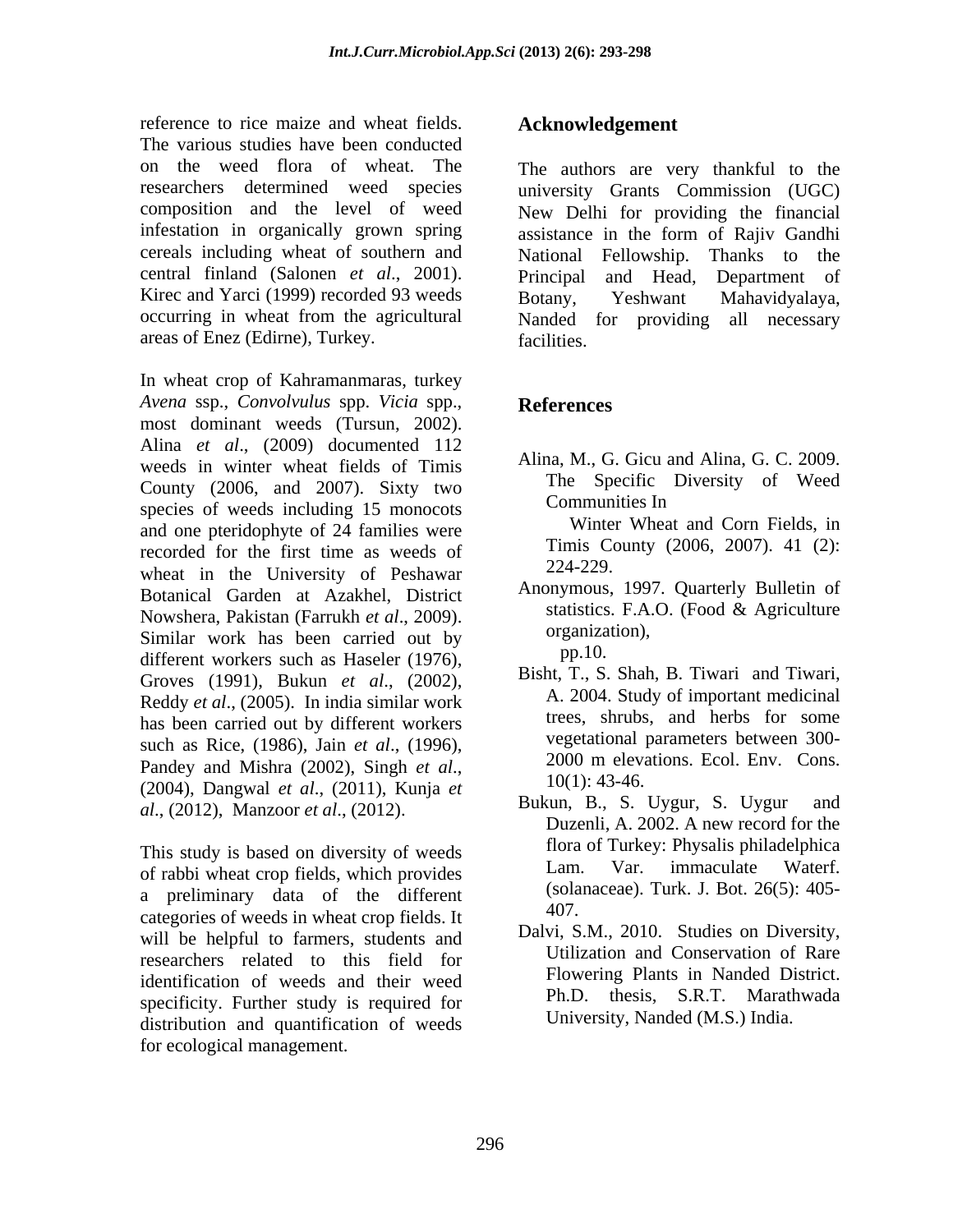- Dangwal, L. R., Amandeep Singh, Antima Sharma and Tajinder Singh. 2011. 53-62.
- Farrukh, H., M.S. Syed, Fazal-e-Hadi and 283-294. Res*.* 18(3): 413-421.
- Groves, R.H., 1991. Weed of tropical
- Gupta, A., S.P. Joshi and Manahas R. K. 2008. Multivariate analysis of diversity
- Hassan, G., and Marrwat, K.B. 2001. Integrated weed management in for sustainable Agric. Sep.24-26, 2001
- Haseler, W.H., 1976. *Parthenium*
- Jain, K.K., N.R. Paradkar and Agarwal, cropping system a review. Agric.Re.<br>K.K. 1996. Major weed flora of 26(4):235-248.
- Johnson, V.A., 1984. World wheat Finland. Agric. Food. Sci. production. In: Genetic improvement Finland.10 (3): 231-242
- Kirec, M., and Yarci, C. 1999. the flora of and Ferdaus K. M. K. B. 2005.

and environs. Turk. J. of Bot. 23 (1): 53- 62.

- Diversity of Weed Species in Wheat Kunja, B.S., B.S. Binod and Gouri, S.J. Fields of Block Nowshera District 2012. Crop weeds diversity and their Rajouri (J & K). Indian. J. Weed Sci. ethnomedical uses in the treatment of 43 (1 & 2) : 94-96 (2011) common ailments in Jajpur district of Asadullah. 2009. Diversity And ethnomedical uses in the treatment of Odisha (India). Int. J. Med. Arom. Plants. 2(1): 80-89.
- Ecological Characteristics Of Manzoor, A. M., K. Zaheer-ud-din and Weeds of Wheat Fields Of University Amin-ul-Haq, K. 2012. Weed of Peshawar Botanical Garden At Azakhel, District Nowshera, Fields Of Upper Indus Plains In Pakistan. Pak. J. Weed Sci. Res. 15(4): Punjab, Pakistan. Pak. J. Weed Sci. Amin-ul-Haq, K.  $2012$ . Diversity In Wheat
- Austrelia. Trop. Grass. Weeds. sheet. Deptt. Weed Sci., NWFP Agric. Wallingford, Oxon, UK; CAB Marwat, K.B., 2002. Weed losses-fact Uni. Peshawar.
- International.pp. 189-196. Naik, V. N., 1998. Flora of Marathwada, Vol. I-II. Amrut Prakashan, Aurangabad, M.S. (India).
- and composition of weeds Pandey, J., and Mishra, B.N. 2002. Effects communities of wheat fields in doon of weed management practices in rice valley India. Trop. Ecol. 49:103-112. wheat- mugbean cropping system on wheat- mugbean cropping system on weeds and cropping system. Ann. Of Agri. Res 23(4): 646-650.
- Agricultural crops. Proc. Rahman, A. H. M. M., M. Anisuzzaman, National workshop on Technologies A. Ferdous, A.T.M. Naderuzzaman NIAB, Faisalabad, Pakistan, study in the graveyards of Rajshahi pp. 27-34. city. Res. J. Agricul. Biol. Sci. 3(6): and Rafiul I. A. K. M. 2007. A floristic 670-675.
- *hysterophorus* L. in Australia. Pest Reddy, D. A., and Tyagl S. K. 2005. Articles & News Summaries (PANS) Integrated weed management in maize 22: 515-517. - groundnut sequential cropping system - a review. Agric.Re. 26(4):235-248 .
- soyabean and wheat fields at Salonen, J., T. Hyvonen and Jalli, H. powarkheda (M.P). World. Weeds. 2001. Weed flora in organically grown 3(3-4):183-186. spring cereals in

 Finland. Agric. Food. Sci. Finland.10 (3) : 231-242

in yield of wheat (Ed.): E.L. Siddique, N. A., M.A. Bari, M.M. Pervin, in yield of wheat (Ed.): E.L. Siddique, N. A., M.A. Bari, M.M. Pervin, Smith. CSSA Special publication No. N. Nahar, L.A. Banu, K.K. Paul, M.H. 13: 1-5. Kabir, A.K.M.N. Huda, M.U. Mollah the agricultural areas in Enez (Enirne) and Ferdaus K. M. K. B. 2005. Screening of endangered medicinal